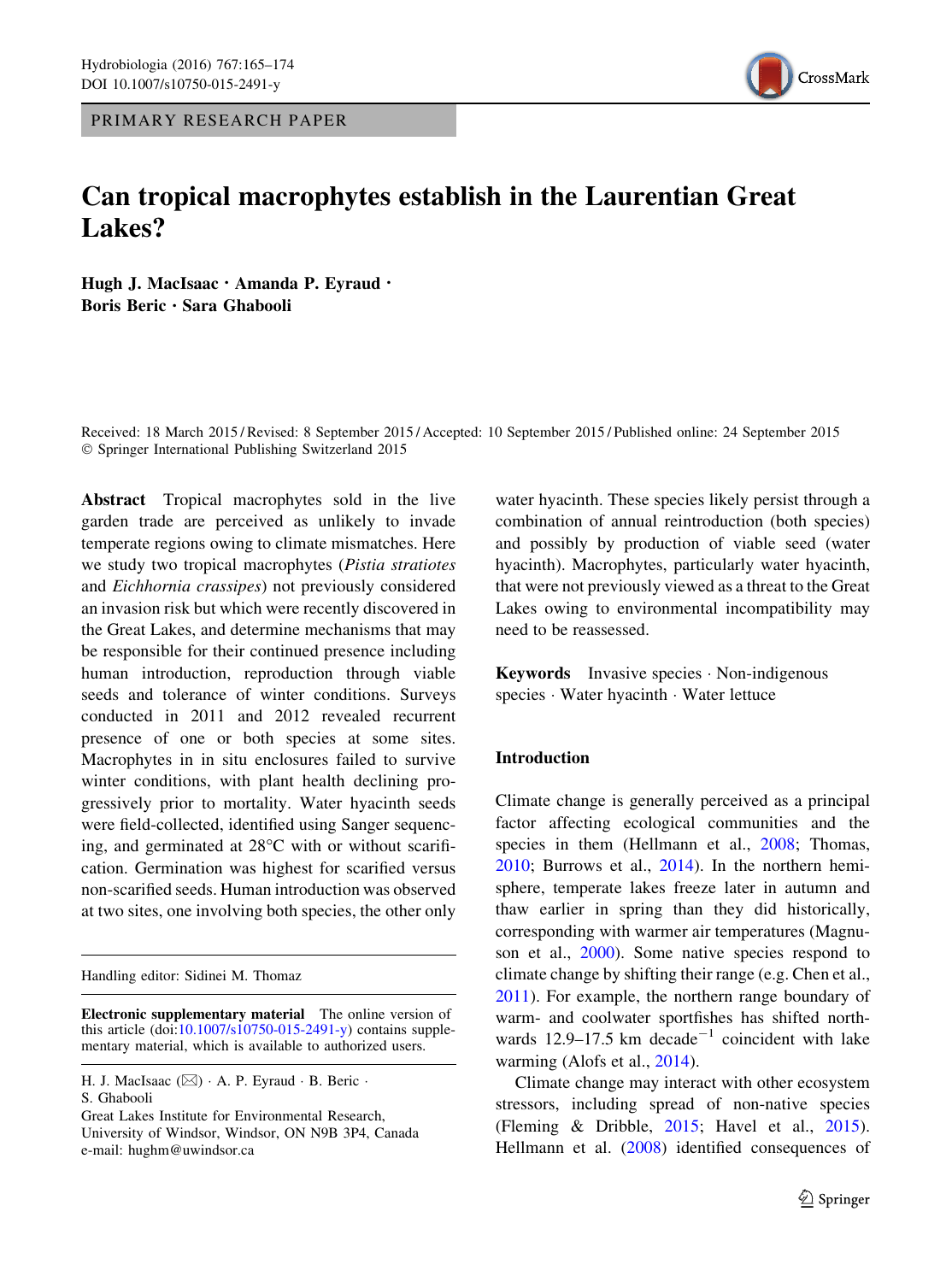climate change with respect to non-native species, including changes in transportation and introduction methods, establishment of new invaders, and distributions of current invaders. Available evidence supports these predictions. For example, Thomas ([2010\)](#page-9-0) found that 84% of all alien invasive species, i.e. nonnative species capable of prolific population spread, tested in the study had expanded their range towards the poles as temperatures increased. Distributional changes may occur either directly or indirectly in response to climate change. Non-native species may benefit directly from increasing carbon dioxide levels or temperature, and indirectly from food web changes (Sorte et al., [2013](#page-9-0)). Some species adapt readily to changing climate, others less so (Chen et al., [2011](#page-9-0); Lawler et al., [2013](#page-9-0)).

Although many species are introduced to new environments, only a fraction will establish a selfsustaining population. Successful invasion requires that a non-native species interface with a transport pathway and survive and reproduce once introduced to the novel environment (see Blackburn et al., [2011](#page-8-0)). Pauchard & Alaback ([2004\)](#page-9-0) found that the presence of road corridors, along with lower elevations and higher land use promoted alien invasive plant species richness. Alofs & Jackson ([2015\)](#page-8-0) observed that abiotic factors, notably growing degree days and lake surface area, were the best predictors of regional spread of three predatory fish species, although biological factors including historical presence of other predatory fishes affected lake-to-lake variation. Aquatic plant distributions are likewise affected by myriad factors including light levels,  $CO<sub>2</sub>$  concentrations, substrate type and temperature, among other factors (e.g. Lacoul & Freedman, [2006;](#page-9-0) Eller et al., [2015\)](#page-9-0).

While contaminated ballast water has been the predominant pathway for introduction of non-native species to the Laurentian Great Lakes during the latter half of the 20th century, no new introductions have been attributed to it since 2006 (Bailey et al., [2011](#page-8-0)). Other pathways that were once considered relatively minor, including the live garden, bait fish and aquarium trades, may be expected to rise in relative importance (e.g. Drake and Mandrak, [2014\)](#page-9-0). Many non-native species are sold in the live garden and aquarium trades in southern Ontario and in Quebec adjacent to the Great Lakes—Saint Lawrence River (Rixon et al., [2005;](#page-9-0) Cohen et al., [2007\)](#page-9-0). For example, there are at least 42 stores that sell a total of 60 macrophyte species and 308 freshwater animal species in southern Ontario adjacent to Lake St. Clair to the north and Lake Erie to the south (Rixon et al., [2005](#page-9-0)). In southern Ontario for instance, the Brazilian macrophytes amazon sword (Echinodorus amazonicus Rataj) and anacharis (Egeria densa (Planch.)) are sold locally but considered invasive elsewhere (e.g. Lehtonen, [2009\)](#page-9-0). Europe is also heavily infested with alien macrophytes, with 96 species recorded across the continent (Hussner, [2012](#page-9-0)).

Some imported macrophyte species are known to cause harm domestically or globally. For example, water soldier (Stratiotes aloides L.) is legally sold in Ontario even though an invasive population occurs in the Trent Severn waterway in the central part of the province and despite intensive eradication efforts to eliminate it (Gagnon, [2011\)](#page-9-0).

Two non-native macrophytes—water lettuce Pistia stratiotes L. and water hyacinth Eichhornia crassipes (Mart.) Solms—were recently discovered in tributaries flowing into Lake St. Clair (Adebayo et al., [2011;](#page-8-0) Fig. [1\)](#page-2-0). Both species are invasive in tropical and sub-tropical countries worldwide (e.g. Zhang et al., [2010;](#page-9-0) Thomaz et al., [2015](#page-9-0); Brundu, [2015\)](#page-8-0). These species may impede recreational and commercial boat traffic by forming large single- or mixed-species mats that can span an entire lake and strongly alter chemical conditions and biological communities in invaded lakes (Patel, [2012](#page-9-0); Brundu, [2015](#page-8-0)). Both species are native to South America and were not previously perceived as a threat to Canadian aquatic ecosystems (Rixon et al., [2005](#page-9-0)) owing to their intolerance of cold temperature (Ramey, [2001\)](#page-9-0). However, these species were sold in 11 and 12%, respectively, of pet stores surveyed in Ontario (Funnell et al., [2009](#page-9-0)), raising the prospect that some purchased individuals are eventually discarded into regional waterways.

Adebayo et al. [\(2011](#page-8-0)) identified these two macrophyte species at four locations on the southern margin of Lake St. Clair in 2010. The macrophytes also were observed the following year in the same region, thus raising the possibility that they may be established. Water lettuce and water hyacinth reproduce mainly asexually, although sexual reproduction may occur infrequently in the latter species in temperate areas (Barrett, [1980\)](#page-8-0). Seed production has not yet been explored as a potential cause for the species' apparent persistence in Lake St. Clair. In addition, the overall distribution of these species in the Great Lakes region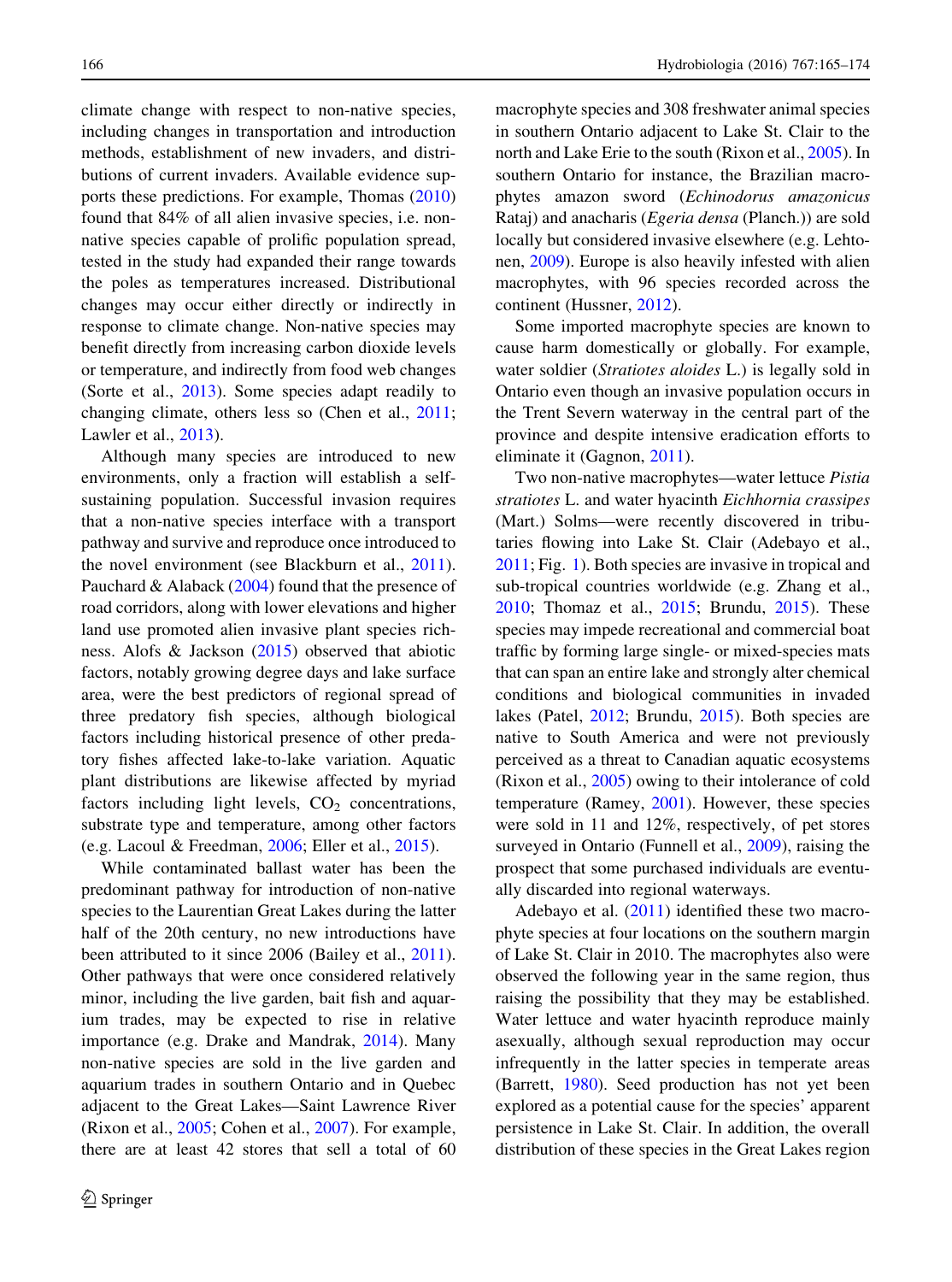<span id="page-2-0"></span>Fig. 1 Locations of water hyacinth and water lettuce populations in a 2010, **b** 2011 and **c** 2012. Data for 2010 from Adebayo et al. ([2011\)](#page-8-0)



remains unknown. Here we test three non-exclusive hypotheses that may account for the occurrence of these species in consecutive years the Great Lakes: (i) introduced macrophytes survive winter conditions; (ii) introduced macrophytes do not survive winter but produce viable seeds that germinate in subsequent years; or (iii) macrophytes do not survive winter or reproduce but are repeatedly introduced to the same areas by the public.

# Methods

## Species surveys

We surveyed for water lettuce and water hyacinth by driving a research vessel at low speed within 500 m of the Canadian shoreline of Lake St. Clair (42.304 N, 82.677 W) and Lake Erie (41.843 N, 81.153 W), plus most of Lake Ontario, east to Kingston, Ontario (43.520 N, 76.514 W), and southern Lake Huron as far north as Goderich, Ontario (43.286 N, 81.870 W) in summer 2012. All connecting rivers, tributaries, inlets and streams that were accessible by boat were traversed a minimum of 2 km upstream, or as far as possible in shallow waterways. Field surveys were conducted in 2011 and 2012 encompassing a much larger area of southern Ontario than studied by Adebayo et al. ([2011\)](#page-8-0) in 2010. We identified macrophytes using key features of the species, including colour, the presence on the water surface and, in some cases for water hyacinth, the presence of light purple flowers. Water quality data were collected using a calibrated YSI 85 meter; measurements were made adjacent to the macrophytes and approximately 15–20 cm below the water surface. Water temperature (°C), oxygen (% and mg/l), conductivity ( $\mu$ S cm<sup>-1</sup>) and salinity (ppt) were recorded, along with air temperature  $(^{\circ}C)$ , date, time, and GPS co-ordinates of the site. We also collected sediment from beneath the macrophytes in search of viable plant seeds using a 10-l bucket to skim surficial sediments on the river bed then sealing the container prior to transport.

#### Winter survival experiments

We tested the hypothesis that plants appear in subsequent years via overwinter survival. Water hyacinth and water lettuce were collected for survival experiments from large populations located in the Puce and Belle rivers in Ontario (42.296 N, 82.782 W; 42.290 N, 82.714 W, respectively). Macrophyte overwinter survival was assessed in enclosures deployed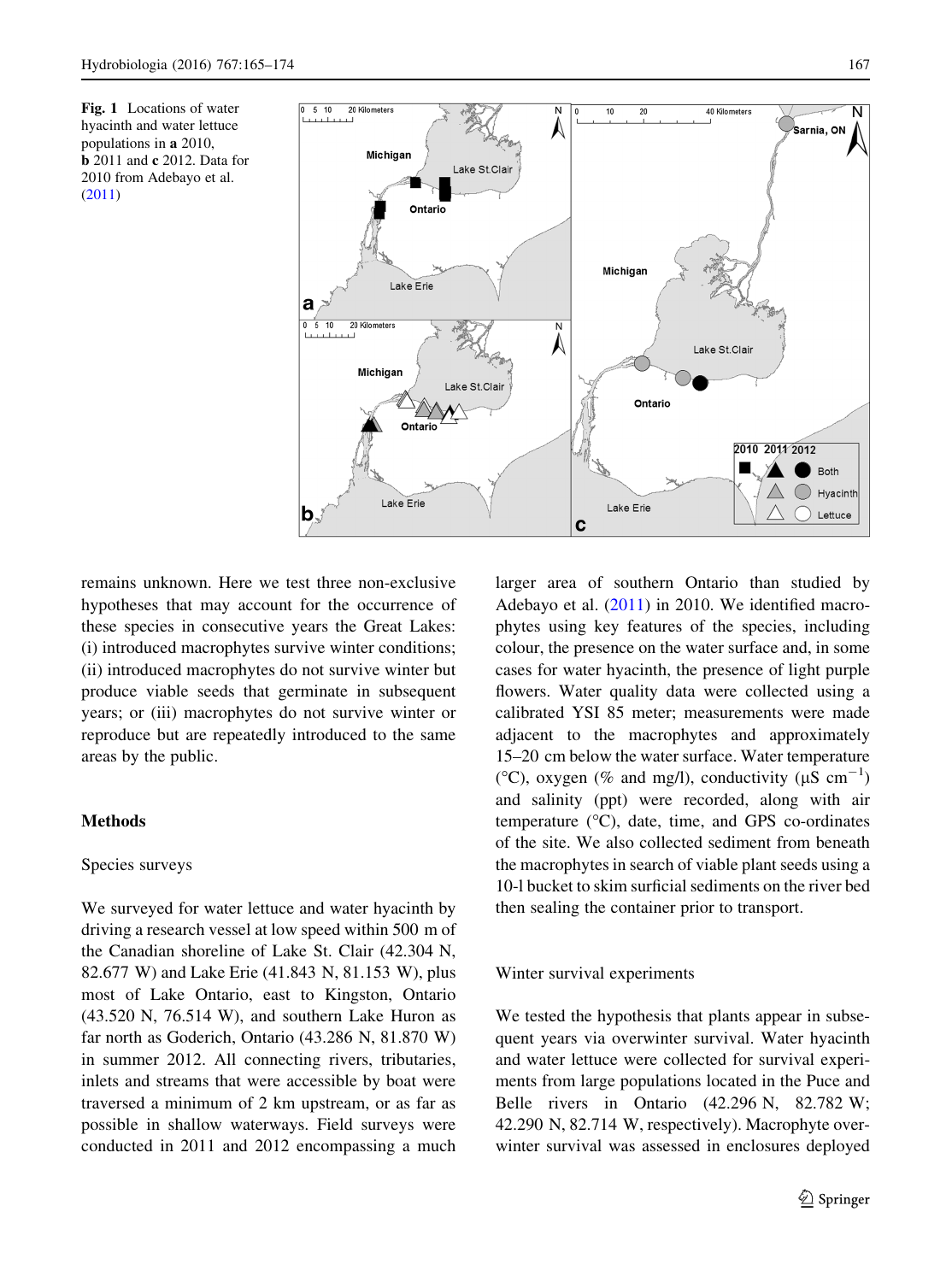between October and March at four sites near Lake St. Clair and the Detroit River in both 2011–2012 and 2012–2013. These sites were located in nearshore waters of the Puce River (42.303 N, 82.778 W) and Belle River (42.297 N, 82.710 W), a lagoon off the Detroit River (42.217 N, 83.103 W; 2011 only) and in a pond near Harrow, Ontario (42.103 N, 82.929 W). We selected these locations as they were either known to have had one or both species previously, or, in the case of the pond, because there was no risk of escape. Two enclosures were deployed at each nearshore location, and eight macrophytes (four of each species) were added in autumn. We built enclosures by four 240-cm-long metal t-bars with pre-drilled holes, which were inserted a minimum of 60 cm into the nearshore sediment, forming a rectangle of  $\sim 90 \times 120$  cm. We lined the bottom and  $\sim$  15 cm of adjacent vertical surfaces of each enclosure with landscape fabric, to prevent the escape of any debris, and fastened the fabric to the bars with zip ties. Plastic fencing with a mesh width of  $\sim$ 1 cm<sup>2</sup> was wrapped around the outside of the bars and secured with zip ties to both the fabric lining and the metal bars. One bar was marked for identification using coloured electrical tape before the enclosure was wrapped with florescent orange snow fence for better visibility.

Plant condition was assessed using a Condition Index developed for this study (see Appendix— Supplementary Material). This index was based on morphological appearance, including colour and rigidity of the leaves and stems, and whether wilting tissues were present. Plant scores ranged from 0 (dead) to 5 (healthy plants). Healthy plants had vibrant green leaves and stems and no sign of wilting or discolouration; plants with a score of 4 were green with rigid leaves but with some chlorosis present; plants with a rating of 3 had rigid leaves and extensive chlorosis but no dark pigmentation; plants with a score of 2 had extensive chlorosis with dark and wilting leaves, while those with a score of 1 were alive but exhibited extreme wilting and very discoloured, brown leaves. Plants with a score of 0 were dead and disintegrated (see Appendix—Supplementary Material). Macrophytes were transported in covered plastic buckets to a laboratory where they were weighed (g), measured (cm) and condition scored prior to being tagged and released into enclosures. Only healthy or very healthy plants were used for overwinter experiments.

We visited each enclosure weekly and assessed the condition (colour and structure) and survival of individual macrophytes, and water quality. Each plant was also measured weekly for number of leaves, root growth (e.g. the presence of white, fresh roots) and the presence of flowers, while fresh weight and length from leaf tip to root tip were measured biweekly. Photographs were taken weekly of each plant to visually document changes in condition over the study interval. We collected sediment from three of the four sites at the end of winter (2011–2012) to check for the presence of seeds that might have been produced by the plants. Sediment (250–500 ml) collected during distribution surveys and winter survival experiments was wet sieved using stacked US Standard Test sieves (2, 1 and 0.5 mm), on a CSC Scientific Sieve Shaker (No. 18480, on setting 0). Sediment from the 1 mm and 0.5 mm sieves was weighed, washed into separate containers, labelled and placed in a refrigerator  $({\sim}3-4$ °C) until processed for seeds. Seeds were recovered from sediment fractions using a dissecting microscope (7–8  $\times$  magnification). Recovered seeds were placed in covered petri dishes (100 mm dia.  $\times$  15 mm) with tap water and stored out of direct sunlight until they could be identified. For quality control, random samples of sediment were rechecked for the presence of any overlooked seeds.

## Plant germination experiments

We tested the hypothesis that plants recur in consecutive years via the production of viable seeds. In 2012, we found a local population of water hyacinth during the species survey and monitored it weekly for growth and reproduction. Seed pods were collected from this population and dissected, and mature seeds (i.e. brown in colour) were extracted and either dried or kept moist. These seeds were then either lightly scarified (using 100 and 120 grit sand paper) or not, as previous research indicated that the procedure decreases average time to germination (e.g. Brochet et al., [2010](#page-8-0)). Four germination treatments were established based on dry/moist seeds and whether seeds had been scarified or not. Moist seeds were kept in tap water and refrigerated at  $3-4$ °C to ensure they never dried. Three experimental seeds were then placed into standard 100-mm-diameter petri dishes with 15 ml of 0.05 mg  $l^{-1}$  of NaH<sub>2</sub>PO<sub>4</sub> growth medium to provide necessary nutrients. In total, we ran ten replicate petri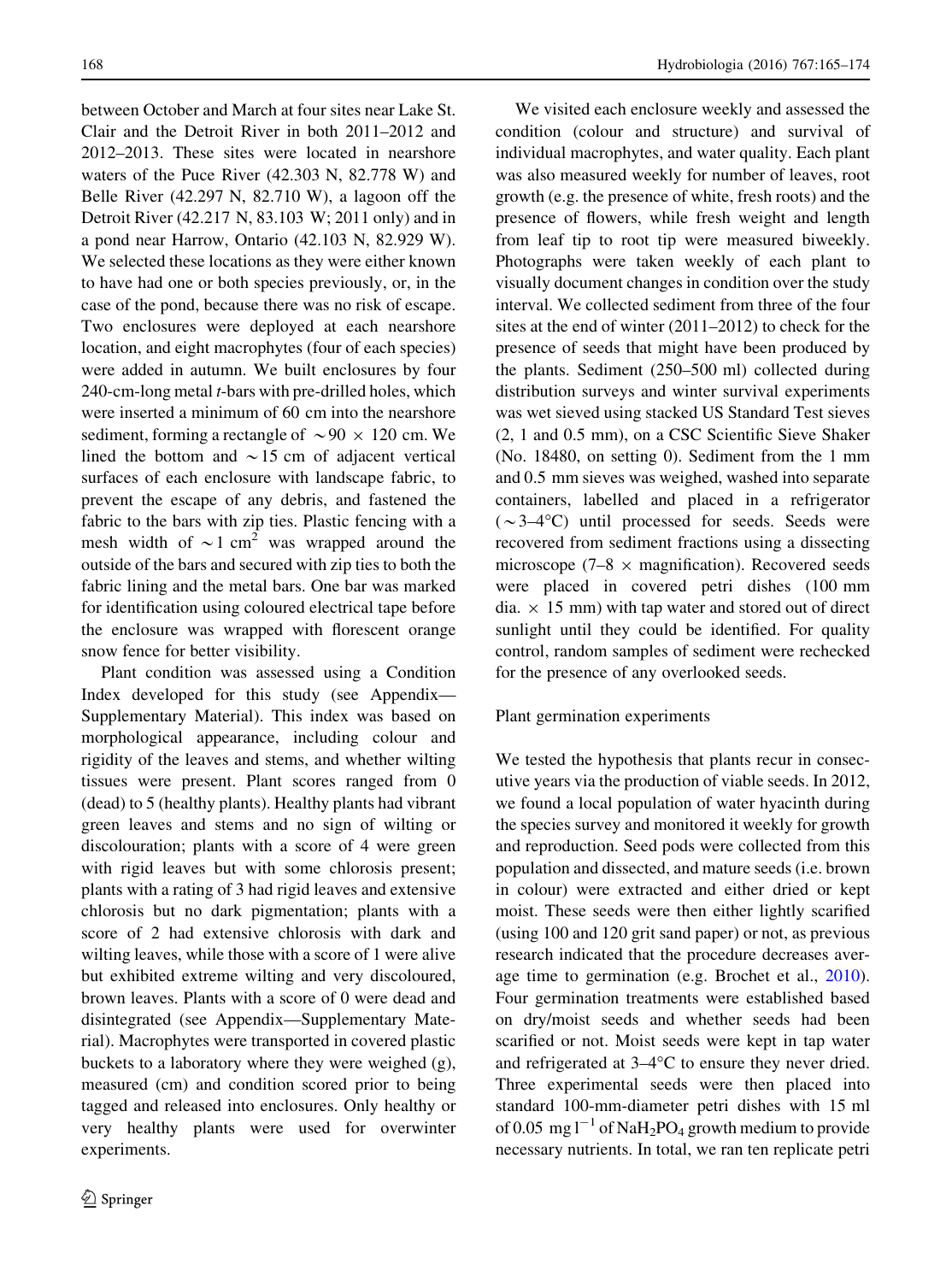dishes per treatment. Petri plates were randomly placed into a light and temperature controlled environmental chamber with a cycle of 13 h of light, at 28 $\degree$ C, followed by 11 h of dark at 10 $\degree$ C. The 28 $\degree$ C represented the approximate summer maximum temperature in very shallow waters where macrophytes were found. Light level was reduced immediately prior to (07:00–07:30) and following (20:00–20:30) the 13-h high light period to simulate dawn and dusk. We checked for signs of germination every 07:00 and 19:00 h. 5 ml of solution was added to each plate every 5 days until the completion of the experiment (21 days) to offset evaporation losses, which occurred even though petri plates were covered. Petri plates were photographed during every visit while assessing macrophyte seed germination. We only used seeds collected directly from a large population to ensure experiments were conducted on water hyacinth alone.

Following the germination study, we photographed and labelled each seed prior to molecular characterization of germinated and sequenced plants. Our molecular methods confirmed water hyacinth had indeed produced seeds, which we had collected from sediment and seed pods. DNA was extracted from seeds from the germination experiments, 2011 survival experiment, and from the species surveys using the PowerPlant® Pro DNA Isolation Kit from MO BIO Laboratories Inc. The extract was then PCR-amplified using methods of Adebayo et al.  $(2011)$  $(2011)$ . The chloroplast fragment 5-bisphosphate carboxylase/oxygenase large subunit (rbcL) was used for molecular identification. The primer pair rbcL-1F (ATGTCACCA-CAAACAGAAAC) and rbcL-724R (CATGTACCT GCAGTAGC) was used to amplify rbcL genes. PCRs were performed in  $25 \mu l$  reaction volume containing  $\sim$  50 ng of extracted DNA, 0.5 U of Taq polymerase,  $1 \times PCR$  buffer, 2 mM of Mg<sup>2+</sup>, 0.2 µM of dNTPs and  $0.4 \mu M$  of each primer (Adebayo et al., [2011\)](#page-8-0). PCR amplification was conducted with an initial denaturing step at  $95^{\circ}$ C for 5 min, followed by 35 amplification cycles:  $95^{\circ}$ C for 30 s,  $50^{\circ}$ C for 30 s, 72 $\rm{^{\circ}C}$  for 60 s, and a final elongation step at 72 $\rm{^{\circ}C}$  for 5 min (Adebayo et al., [2011](#page-8-0)). Samples were then cleaned using the UltraClean<sup>®</sup> PCR clean-up kit from MO BIO Laboratories Inc. and sent to Genome Quebec at McGill University in Montreal, Quebec for Sanger sequencing. Sequences were checked for quality using BioEdit software and those deemed to be of good quality were run through BLAST to determine seeds' identity. Sequences were also aligned using Codon Code Aligner 2.0 and compared to those reported for other local macrophytes (Adebayo et al., [2011\)](#page-8-0) to determine the number of different haplotypes present in the local populations.

Statistical analyses were performed using IBM SPSS Statistics 20 software. A mixed-model repeatedmeasures ANCOVA was conducted to identify factors affecting percent survival of macrophytes. Factors tested include species (discrete variable), year (discrete variable), week (repeated measures) and air temperature (continuous variable). The same approach was also performed on data from germination trails, with scarification and drying as discrete variables and time as a covariate.

## Results

In 2010, only the southern margin of Lake St. Clair shoreline was surveyed, and both water hyacinth and water lettuce were observed (Fig. [1a](#page-2-0)). During 2010, the species were found coexisting in three main locations: near a local marina and Turkey Creek in LaSalle, Little River in Windsor, and in Puce River in Lakeshore. We observed one or both species at six locations during our 2011 survey (Fig. [1](#page-2-0)b). Three of these previously identified sites were identical to those with positive identifications the previous year: Turkey Creek, Little River and Puce River, while new sightings were made at Pike Creek in Tecumseh, as well as Duck Creek and Belle River in Lakeshore. The number of occurrences decreased to three in 2012 (Fig. [1](#page-2-0)c), all previously identified colonized sites (i.e. Little River, Puce River and Belle River). We also detected a small population of water hyacinth located in the Saint Clair River, near Sarnia, Ontario at the outflow of Lake Huron. This population occurred within a floating boom, suggesting human culturing (see Appendix—Supplementary Material).

We observed a sharp decrease in percent survival of water lettuce at the beginning of the study (Fig. [2a](#page-5-0)). Water hyacinth experienced significantly higher survival  $(P < 0.0001)$  throughout most of the study period, although it, too, died by the end of March 2012. Decline in condition index preceded death of the plants. Both species experienced a sharp decrease in mean condition at the beginning of the study, with water lettuce reaching a score of zero in January 2012,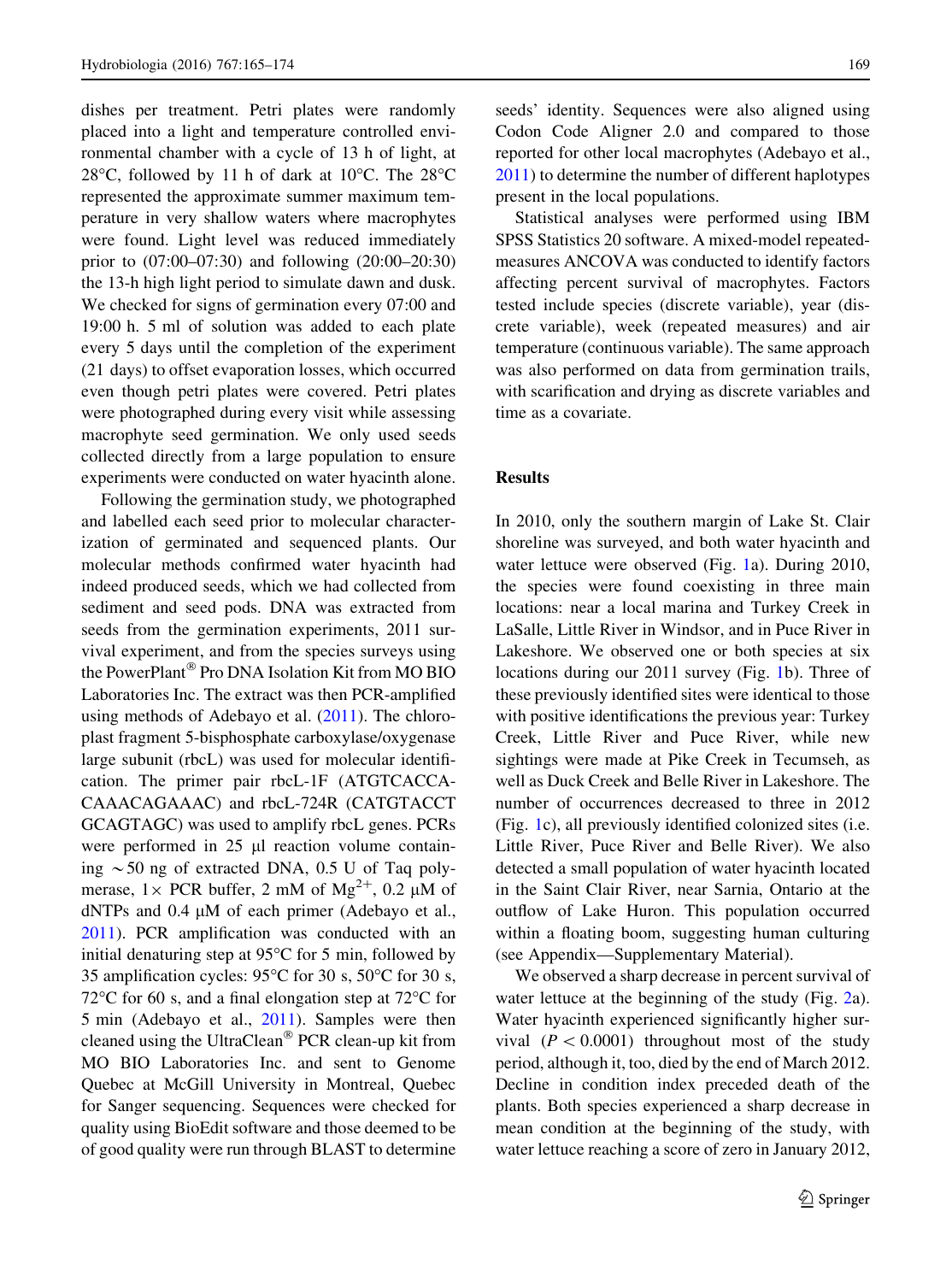<span id="page-5-0"></span>Fig. 2 Performance of water lettuce and water hyacinth in enclosure experiments: a percent survival in 2011–2012; **b** mean  $(\pm$  standard deviation) condition of macrophytes in 2011–2012; c percent survival in 2012–2013 and d mean condition in 2012–2013. White circles represent means for water hyacinth specimens, while dark triangles represent means for water lettuce



while water hyacinth performed slightly better, reaching zero at the end of March (Fig. 2b). Winter 2012–2013 was harsher than the preceding one (Table 1). Yet, survival and condition index results were largely similar to those of the previous winter. Survival of water lettuce declined rapidly at the beginning of the study period and reached 0% by late November 2013 (Fig. 2c). As in 2011–2012, water hyacinth experienced higher survival throughout most of the study but eventually reached complete mortality by mid-February 2013. Condition of both species declined earlier than in 2011–2012: water lettuce and water hyacinth reached a condition score of zero by December and March, respectively (Fig. 2d). Results of a mixed-model repeated-measures ANCOVA indicated all factors (species, year, week and air temperature) had significant effects on survival of macrophytes ( $P < 0.0001$ ;  $F = 285.5, 61.5, 738.4$ , 159.5, respectively) (Table [2\)](#page-6-0).

Germination was high particularly for scarified treatments, where 67 and 53%, respectively, of moist and dry seeds germinated (Fig. [3\)](#page-6-0). Treatments involving non-scarified seeds had no germination. Greater than 99% of all seeds that germinated did so within the first seven days of the experiment. Water hyacinth seed germination success was significantly affected by scarification and by time (ANCOVA,  $p < 0.01$ ;  $F = 17.7$ ,  $F = 45.7$ , respectively; Table [2](#page-6-0)). The effect of seed drying was not significant ( $P = 0.306$ ;  $F = 1.3$ ) (Table [2](#page-6-0)).

|  |  |  |  |  |  |  |  | <b>Table 1</b> Mean seasonal water quality measures in enclosures during the 2011–2012 and 2012–2013 winter exposure experiments |  |
|--|--|--|--|--|--|--|--|----------------------------------------------------------------------------------------------------------------------------------|--|
|--|--|--|--|--|--|--|--|----------------------------------------------------------------------------------------------------------------------------------|--|

| Year          | Date              | Air temp.<br>$(^{\circ}C)$ | Water<br>temperature<br>$(^{\circ}C)$ | Oxygen<br>$(\%)$ | Conductivity<br>$(\mu S \text{ cm}^{-1})$ | <b>NaCl</b><br>(ppt) | Depth<br>(cm)  |
|---------------|-------------------|----------------------------|---------------------------------------|------------------|-------------------------------------------|----------------------|----------------|
| $2011 - 2012$ | 10/28/11          | 9.3                        | 9.7                                   | 60               | 367                                       | 0.24                 | 32             |
|               | 11/03/11-12/16/11 | 5.8                        | 6.5                                   | 55               | 306                                       | 0.23                 | 38             |
|               | 12/22/11-01/25/12 | 1.8                        | 2.1                                   | 64               | 301                                       | 0.26                 | 54             |
|               | 02/02/12-03/09/12 | 3.1                        | 3.5                                   | 64               | 436                                       | 0.37                 | 35             |
|               | 03/14/12-04/11/12 | 11.0                       | 11.7                                  | 73               | 486                                       | 0.32                 | 36             |
| 2012-2013     | 10/11/12          | 12.3                       | <b>NA</b>                             | <b>NA</b>        | <b>NA</b>                                 | <b>NA</b>            | $\overline{0}$ |
|               | 10/18/12-12/07/12 | 9.2                        | 9.5                                   | 54               | 912                                       | 0.66                 | 9              |
|               | 12/13/12-01/24/13 | $-1.0$                     | 2.8                                   | 54               | 606                                       | 0.49                 | 11             |
|               | 02/01/13-03/13/13 | $-2.3$                     | 4.2                                   | 85               | 398                                       | 0.32                 | 16             |
|               | 03/20/13-03/27/13 | 2.3                        | 4.6                                   | 47               | 559                                       | 0.48                 | 20             |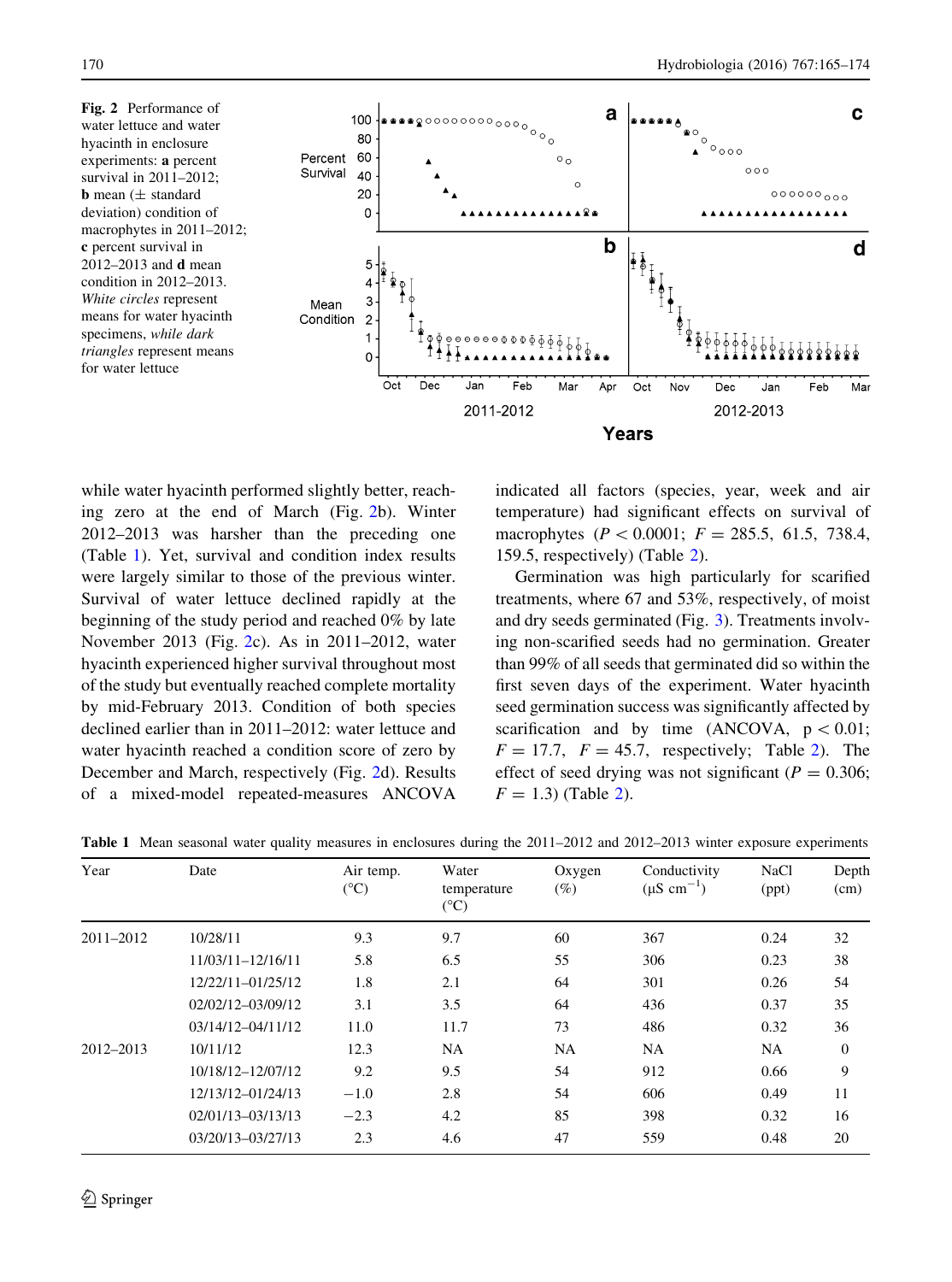<span id="page-6-0"></span>Table 2 Effects on survival and germination by factors including species (water hyacinth or water lettuce), year (2011–2012, 2012–2013), duration of exposure (1–25 weeks), temperature, Time (1–21 days), Drying (moist or dry) and scarification (scarified or non-scarified)

| Dependent variable | Independent variable | Degrees of freedom | F     | P<     |
|--------------------|----------------------|--------------------|-------|--------|
| Survival           | <b>Species</b>       | 56.750             | 285.5 | 0.0001 |
|                    | Year                 | 2698.7             | 61.40 | 0.0001 |
|                    | Week                 | 2703.1             | 738.4 | 0.0001 |
|                    | Temperature          | 2703.1             | 159.9 | 0.0001 |
| Germination        | Time                 | 1.0000             | 45.69 | 0.0001 |
|                    | Drying               | 1.0000             | 1.301 | 0.3060 |
|                    | Scarification        | 1.0000             | 17.69 | 0.0080 |



Fig. 3 Germination results for water hyacinth seeds in four treatment groups, scarified moist (shaded circle), scarified dry (shaded square), non-scarified moist (open circle) and nonscarified dry (*open square*) at  $28^{\circ}$ C

Over 250 seeds were collected and assayed using Sanger sequencing for species identification; of these, only 13 (5%) were confirmed as water hyacinth after BLASTN query against GenBank. No water lettuce seeds were found. Most seeds provided poor-quality sequences and were not identified (56%), while another 7% were not matched at all. Many sequences belonged to other non-native species, including Eurasian flowering rush (Butomus umbellatus L., 20%), European stinging nettle (Utica dioica L.,2%), Mediterranean rose loosestrife (Lythrum junceum Banks & Sol.,  $\langle 1\% \rangle$  and Korean pentactina (Pentactina rupicola Nakai,  $\langle 1\% \rangle$ . Approximately 9% of sequences were either of unknown origin or were native species. Water hyacinth seeds assayed originated from three locations: the pond used in the 2011 survival experiment (0.4%); Pike Creek from the 2011 survey (0.4%) and a population in Belle River from the 2012 species survey (4.3%). All water hyacinth sequences obtained from this study belonged to a single haplotype.

## **Discussion**

Our study suggests that water lettuce and possibly water hyacinth are dependent on reintroduction for their continued persistence in the Great Lakes. Rixon et al. ([2005\)](#page-9-0) predicted that neither species would be a threat to the Great Lakes based on their environmental requirements. Despite this, both species have recurred in three consecutive years in the same coastal waters of Lake St. Clair. The most plausible explanation for this pattern for water lettuce is annual reintroduction by homeowners living on connected waterways, as we obtained no evidence of seed production or survival in either mild or severe winters with experimentally exposed macrophytes (Fig. [2](#page-5-0)). The situation is more complex for water hyacinth, as we observed production of seeds in nature that experiments revealed were capable of germination if scarified and incubated at relatively high temperature. However, like water lettuce, no water hyacinth survived winter exposure. We also observed water lettuce and water hyacinth in coastal waters around Lake St. Clair that homeowners had admitted to introducing.

Global distributions for permanent water lettuce and water hyacinth populations appear to be limited to locations south of  $60^{\circ}$  latitude in the northern hemi-sphere (Téllez et al., [2008\)](#page-9-0). The most northern populations have been observed in Stockholm, Sweden and in Montreal, Canada (Verlaque, [2013\)](#page-9-0). Both of these locations had live individuals, though the populations were not recorded as established. Most countries—including many throughout Africa, the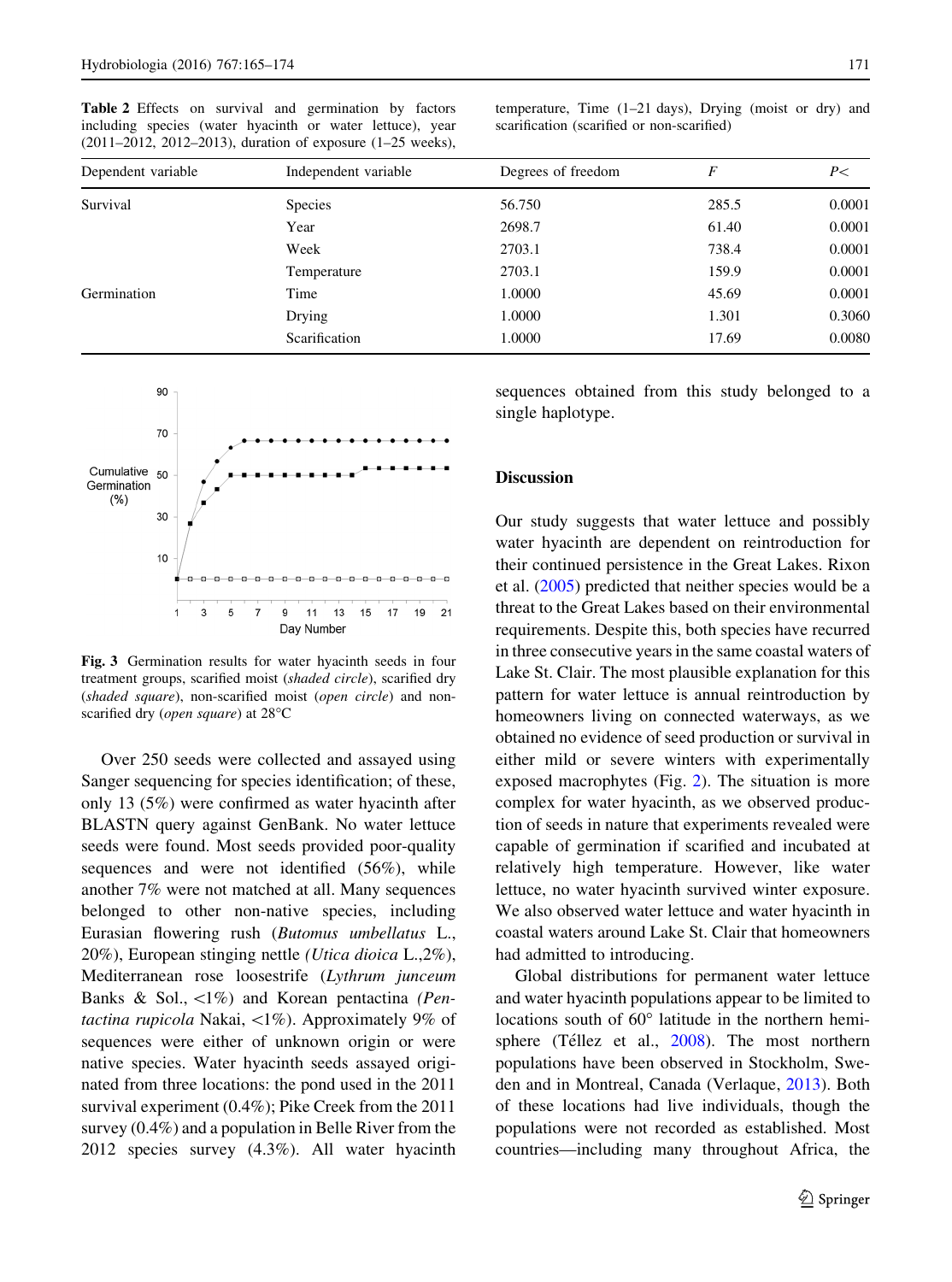USA and Australia—that support introduced populations of one or both species experience tropical or subtropical temperatures (e.g. Pérez et al.,  $2011$ ).

Even if water hyacinth persistence in the Great Lakes is not dependent on seed production, these seeds could nevertheless provide an essential supplement to plants reintroduced annually and thereby contribute to persistence of the species. Some populations in southern Ontario were observed during July, when water temperature had not yet reached the minimum required for germination (20°C; Ramey, [2001\)](#page-9-0), suggesting that the plants were introduced. However, populations observed in September could be a combination of these original plants augmented by seeds that germinated when water temperature increased sufficiently (Bolsenga & Herdendorf, [1993](#page-8-0)). With up to 67% of seeds we collected seemingly viable (Fig. [3](#page-6-0)), it is possible that water hyacinth can build a seed bank in areas where it occurs. Water temperature reached 19.3 $\degree$ C in autumn 2012–2013 at the site of enclosure experiments, which is very close to the minimum germination temperature of both species studied.

While water hyacinth produces seed banks in other invaded countries (Pérez et al., [2011\)](#page-9-0), seed production appears to be extremely limited in temperate areas (Barrett, [1980](#page-8-0)). Water hyacinth seeds can remain dormant and viable for up to 20 years (Ramey, [2001](#page-9-0)), rendering eradication difficult once seed production has begun. Since our study demonstrated that the species is capable of producing viable seeds, it is theoretically possible—if unlikely—that these populations could behave like annual terrestrial plants and die off each winter, only to recover the following year from a seed bank. However, if water hyacinth is dependent on annual introduction, the problem persists only as long as human-mediated introduction occurs, and even then only for warmer months of the year. Interestingly, all of the water hyacinth examined genetically from the Great Lakes belong to the same clone reported by Adebayo et al.  $(2011)$  $(2011)$ , suggesting that there was either only one introduction of the plant or that environmental conditions select for a single clone. Zhang et al. [\(2010](#page-9-0)) also found very low genetic diversity in populations of water hyacinth introduced to Asia, Africa, Europe, North America, and Central America and the Caribbean.

We found no evidence that either species can survive winter conditions in southern Ontario, even though weather conditions were very mild during the first winter of our in situ survival experiments (Fig. [2](#page-5-0)a, b). This result is consistent with known environmental requirements for growth and reproduction of both water lettuce and water hyacinth (Ramey, [2001](#page-9-0)). This may change in the future if global climate change renders the region more suitable for both species (You et al., [2013\)](#page-9-0). Water hyacinth is the most likely to survive winters in this area in the future, as it has a lower minimum temperature relative to water lettuce, 12 versus 15°C, respectively (Ramey, [2001;](#page-9-0) Bradley et al., [2010](#page-8-0)). Winter temperature has already risen in Toronto, Ontario from an average daily low air temperature of  $-7^{\circ}$ C in February 1990 to  $-5.5^{\circ}$ C in February 2013 (Environment Canada, [2013\)](#page-9-0). It is important to note that we remain far from a suitable temperature required for survival of either species, though evolution of some degree of cold tolerance should not be discounted (Chown et al., [2015\)](#page-9-0). However, the absence of genetic variability in surveyed individuals indicates that evolution may require introduction of different genotypes from source populations.

Many municipalities in the USA south of the Great Lakes are already affected by infestations of water lettuce and/or water hyacinth in local waterways (Ramey, [2001](#page-9-0)). Water hyacinth, in particular, is also an invasion threat in Europe, especially Spain and Portugal (Téllez et al., [2008\)](#page-9-0). Both species are globally invasive and can pose a threat to sub-tropical and possibly some temperate locations. Countries in Africa that have not been invaded are more likely to be limited by propagule supply than by thermal constraints. Southeast Asia is also vulnerable to invasion by both species (Zhang et al., [2010\)](#page-9-0), as environmental conditions there are very similar to those in the species' native range.

In this study, we determined the likelihood that water hyacinth and water lettuce can establish in the Great Lakes by assessing whether the species can reproduce and survive winter conditions. Our field survival experiments included both mild and very severe conditions, and thus likely encapsulate the range of conditions the species are likely to encounter. The experiments were also conducted with both species present together in all enclosures. This makes it statistically impossible to determine if the species could survive individually, as we commonly observed them coexisting, making this set-up representative of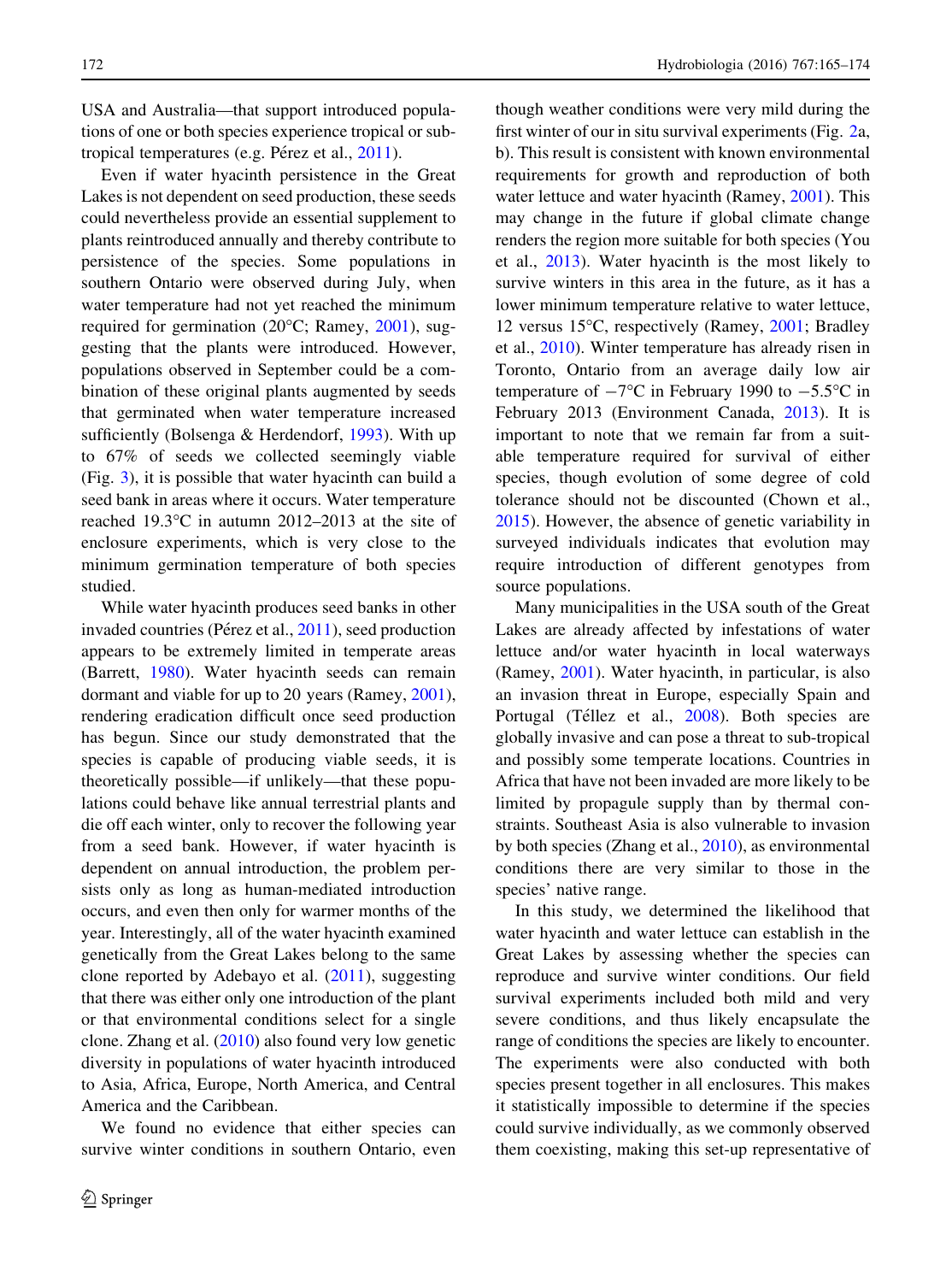<span id="page-8-0"></span>situations common in nature (Barrett, 1989; Adebayo et al., 2011).

Although the Great Lakes region has experienced increasingly warmer winters over the past 15 decades (Magnuson et al., [2000](#page-9-0)), conditions are not suitable for winter survival of either species. In addition, we found no viable water lettuce seeds, although they are produced by water hyacinth in the Great Lakes. Additional study is required to demonstrate whether extant seed banks are responsible for subsequent appearance of water hyacinth in the region. Personal communication with local residents suggests that live individuals of both species are periodically introduced to connecting waterways within the Great Lakes. Residents with backyard ponds may find that prolific clonal growth by these species quickly overwhelms their water gardens, and some may then make the unwise decision to release macrophytes into surrounding tributaries or directly into the lakes. Similar problems have been recorded for bait fishes that were no longer wanted by their owners. For example, the round goby (Neogobius melanostomus) (Pallas) may have been intentionally released into Lake Huron tributaries by anglers (Dillon & Stepien, [2001](#page-9-0)). Education and perhaps regulation may reduce the occurrence of such incidents.

In conclusion, the main reason for the reoccurrence of water lettuce in consecutive years on Lake St. Clair appears to be annual release by local residents. Water hyacinth was also introduced by residents, though the possibility exists that these individuals may be supplemented by germination of seeds produced via sexual reproduction. Neither species is capable of surviving winters in the Lake St. Clair region at present. Confirmation that human introduction is involved in persistence of these species in the region will require surveys of individuals to determine the fate of plants purchased for ornamental ponds, and demonstration that both species lack seed banks in lake or river sediments. We believe it prudent for environmental managers to assess the complement of macrophyte species sold in their jurisdictions, and conduct risk assessments to determine whether they pose a current or future invasion risk if released into the wild.

Acknowledgements This work was supported by grants from the Canadian Aquatic Invasive Species Network, the Natural Sciences and Engineering Research Council, and the Ontario Ministry of Natural Resources. The authors would like to acknowledge Alice Grgicak-Mannion for GIS expertise and assistance, along with Colin VanOverdijk and Todd Leadley for their help with sampling and experiment set-up. We also acknowledge the landowners, students and volunteers that assisted with sampling and sample processing, and three anonymous reviewers and Dr. S. Thomaz for helpful comments.

#### References

- Adebayo, A. A., E. Briski, O. Kalaci, M. Hernandez, S. Ghabooli, B. Beric, F. T. Chan, A. Zhan, E. Fifield, T. Leadley & H. J. MacIsaac, 2011. Water hyacinth (Eichhornia crassipes) and water lettuce (Pistia stratiotes) in the Great Lakes: playing with fire? Aquatic Invasions 6: 91–96.
- Alofs, K. M. & D. A. Jackson, 2015. The abiotic and biotic factors limiting establishment of predatory fishes at their expanding northern range boundaries in Ontario, Canada. Global Change Biology 21: 2227-2237.
- Alofs, K. M., D. A. Jackson & N. P. Lester, 2014. Ontario freshwater fishes demonstrate differing range-boundary shifts in a warming climate. Diversity and Distributions 20: 123–136.
- Bailey, S. A., M. G. Deneau, L. Jean, C. J. Wiley, B. Leung & H. J. MacIsaac, 2011. Evaluating efficacy of an environmental policy to prevent biological invasions. Environmental Science and Technology 45: 2554–2561.
- Barrett, S. C. H., 1980. Sexual reproduction in Eichhornia crassipes (Water Hyacinth) II. Seed production in natural populations. Journal of Applied Ecology 17: 113–124.
- Barrett, S. C. H., 1989. Waterweed invasions. Scientific American 260:90–97.
- Blackburn, T. M., P. Pyšek, S. Bacher, J. T. Carlton, R. P. Duncan, V. Jarošík, J. R. U. Wilson & D. M. Richardson, 2011. A proposed unified framework for biological invasions. Trends in Ecology and Evolution 26: 333–339.
- Bolsenga, S. J. & C. E. Herdendorf, 1993. Lake Erie and Lake St. Clair Handbook. Wayne State University Press, Michigan: 180–184.
- Bradley, B. A., D. S. Wilcove & M. Oppenheimer, 2010. Climate change increases risk of plant invasion in the Eastern United States. Biological Invasions 12: 1855–1872.
- Brochet, A. L., M. Guillemain, M. Gauthier-Clerc, H. Fritz & A. J. Green, 2010. Endozoochory of Mediterranean aquatic plant seeds by teal after a period or desiccation: determinants of seed survival and influence of retention time on germinability and viability. Aquatic Botany 93: 99–106.
- Brundu, G., 2015. Plant invaders in European and Mediterranean inland waters: profiles, distribution, and threats. Hydrobiologia 746: 61–79.
- Burrows, M. T., D. S. Schoeman, A. J. Richardson, J. G. Molinos, A. Hoffmann, L. B. Buckley, P. J. Moore, C. J. Brown, J. F. Bruno, C. M. Duarte, B. C. Halpern, O. Hoegh-Guldberg, C. V. Kappel, W. Kiessling, M. I. O'Connor, J. M. Pandolfi, C. Parmesan, W. Sydeman, S. Ferrier, K. J. Williams & E. S. Poloczanska, 2014. Geographical limits to species-range shifts are suggested by climate velocity. Nature 507: 492–495.